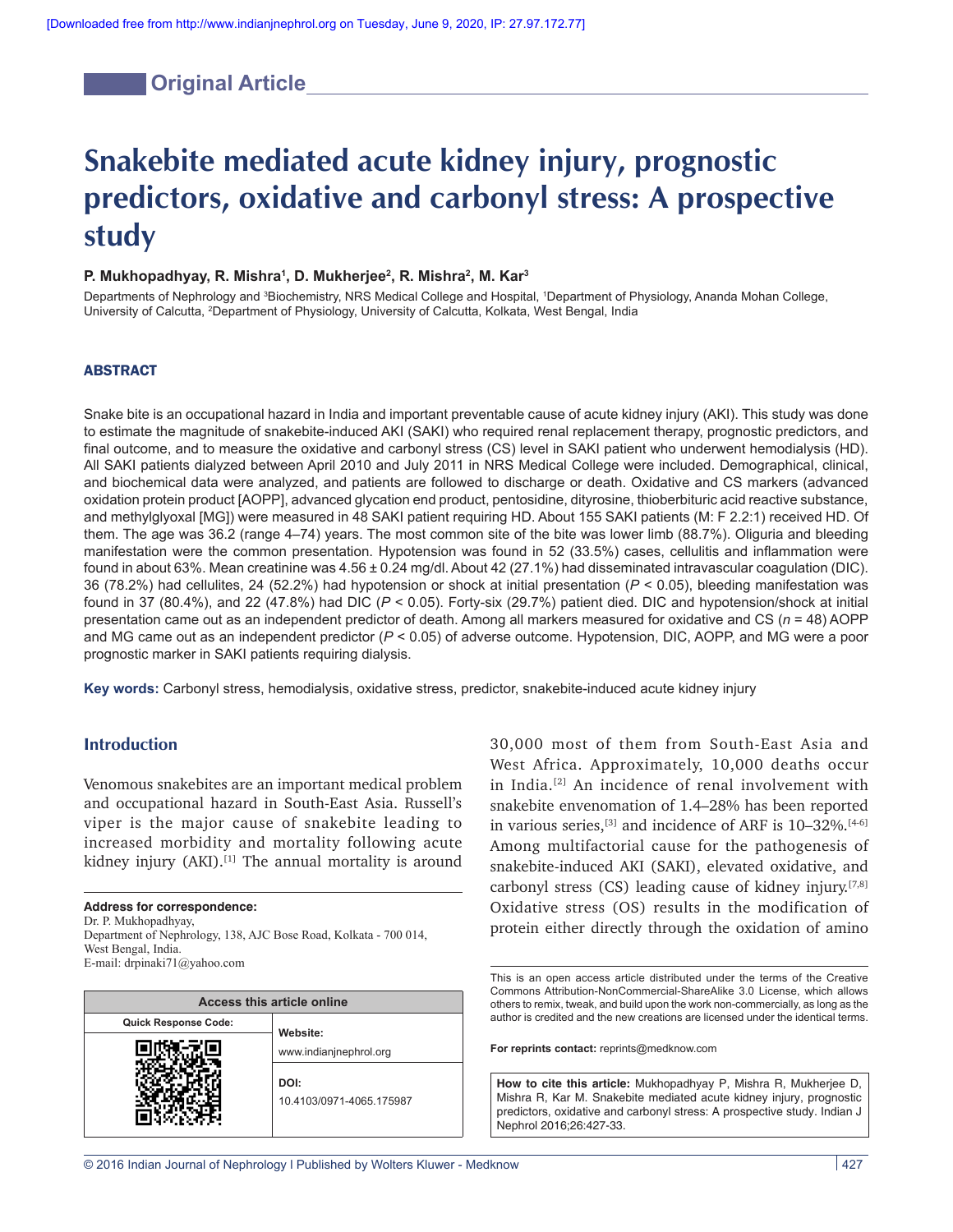acid residues by reactive oxygen species (ROS) or indirectly by an increased generation of reactive carbonyl species [Figure 1].<sup>[8]</sup> Although increased CS and protein modification has been extensively studied in both hyperglycemic and corticotropin-releasing factor and many cases of AKI, proteins damage due to OS and CS in SAKI has not been described well in literature.

We estimated the prognostic predictors, and final outcome amongst SAKI requiring renal replacement therapy, and measured the oxidative and CS level in patients who underwent hemodialysis (HD).

## **Materials and Methods**

All snakebite patient who received HD from April 2010 to July 2011 in NRS Medical College were included. The



Renal fibrosis/ Endothelial to mesangial transformation

**Figure 1: Proposed pathway of snakebite-induced acute kidney injury. PLA2: Phospholipase A2; SVMP: Snake venom metalloproteinase; TBARS: Thiobarbituric acid reacting substances; nFκβ: nuclear factor κβ; TGFβ: Transforming growth factor β; CTGF: Connective tissue growth factor** study was approved by the Institutional Ethical Committee of NRS Medical College and Hospital, Kolkata (NMC/ Ethi/Gen-25/7671 Dated 02.12.2008). The snake was identified either by the victim or the attendants at the scene or brought a dead snake to the Emergency Department. Snakebite was confirmed by the presence of fang marks. Symptoms and signs were recorded. The snakebite patients admitted during the above mentioned period at NRS Medical College (*n* = 460) include nonvenomous snakebite - 25%, identified snake - Russell's viper bite - 29%, cobra bite - 4%, and krait bite - 1%. SIAKI was diagnosed according to RIFLE criteria<sup>[9]</sup> and patients belonging to a failure (F) class requiring HD were enrolled in the study.

Coagulation profile was evaluated along with other biochemical and hematological tests and polyvalent anti-snake venom (ASV) was provided where needed (each vial of serum contains 10 mL, and each 1 mL neutralizes 0.6 mg cobra, 0.6 mg Russell's viper, 0.45 mg common krait, and 0.45mg saw-scaled viper venoms) according to the standard protocol.

SAKI patient with existing kidney disease was excluded. Demographical, clinical, and biochemical data were analyzed, and they are followed from hospitalization to discharge or death.

#### **Biochemical parameters**

OS markers like advanced oxidation protein product (AOPP), advanced glycation end product (AGE), pentosidine, dityrosine, thioberbituric acid reactive substance (TBARS), and CS marker methylglyoxal (MG) were measured consecutively in 48 SAKI patient requiring HD according to the standard protocol and compared with 25 normal subject. All markers were measured before initiation of HD and after three consecutive HD.

Total antioxidant status (TAS) was estimated according to the method of Re *et al*. [10] based on the inhibition of radical cation ABTS+ and expressed as mM Trolox equivalent. Total oxidant status (TOS) was estimated according to the method of Erel,<sup>[11]</sup> based on the generation of a colored complex of ferric ion, produced by oxidative components, and expressed as  $\mu$ M  $H_2O_2$  equivalent. OS index (OSI) was calculated from the ratio of TOS and TAS, according to Harma *et al*. [12] and expressed as arbitrary units. MG was estimated spectrophotometrically, based on 1, 2 diamino benzene reaction following Ghosh *et al*. [13] method. TBARS was estimated according to the method of Buege and Aust, [14] AOPP was determined according to the method of Witko-Sarsat *et al*. [15] which is based on the reaction of oxidatively modified protein with potassium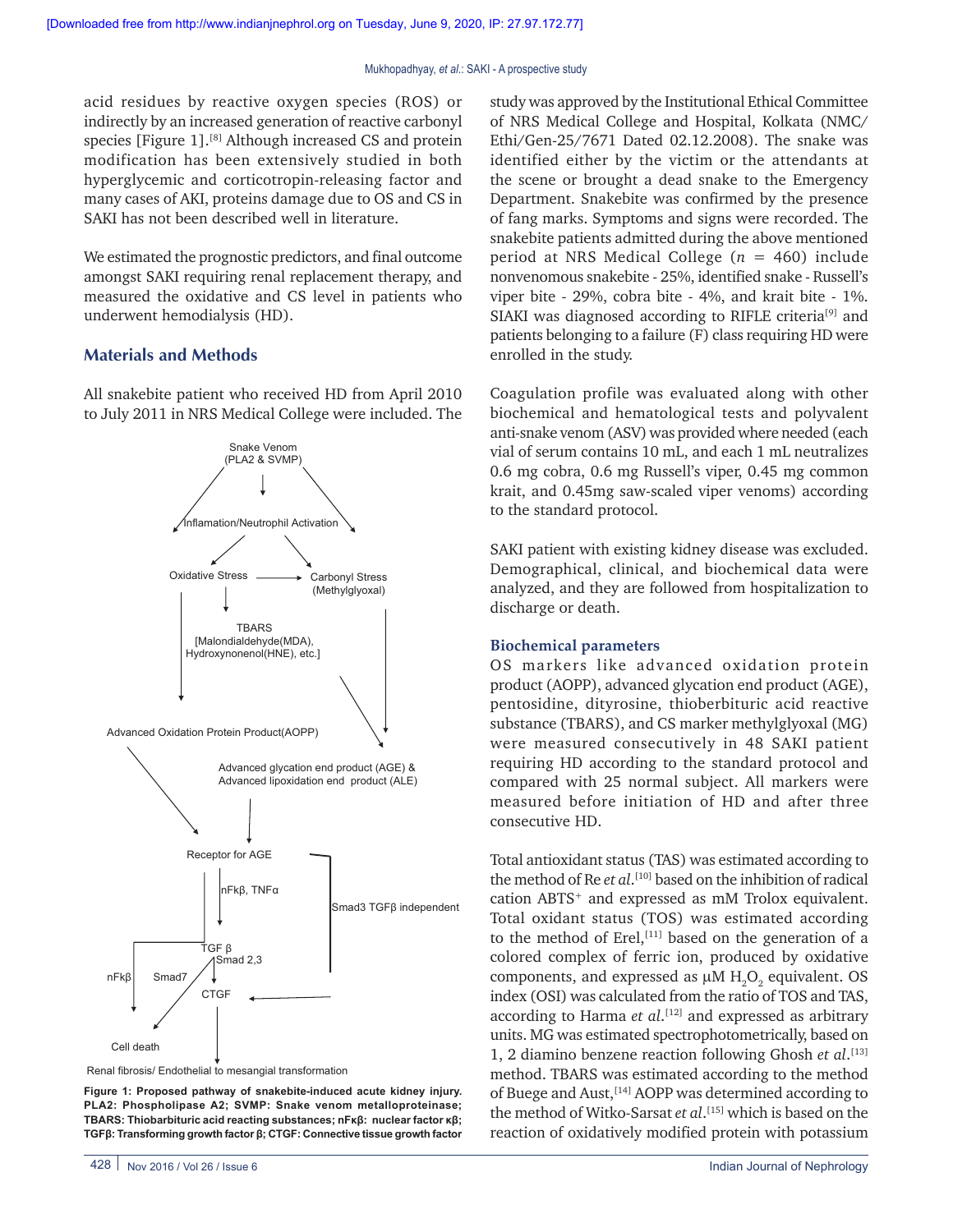iodide in acidic medium to give an absorbance at 340 nm; the result was expressed as µM chloramin T equivalent. AGE (excitation wavelength  $(Ex) = 370$  nm and emission wavelength (Em)  $\approx$  440 nm),<sup>[16]</sup> pentosidine (Ex = 335 nm) and Em  $\approx$  385 nm),<sup>[17]</sup> and dityrosine (Ex = 315 nm) and Em  $\approx$  410 nm)<sup>[18]</sup> were measured from serum by fluoremetric technique and expressed as arbitrary unit/g protein.

#### **Statistical analysis**

Patients were classified into two groups according to the outcome, i.e., survival or death. Differences between groups were compared using Chi-square test or Student's *t*-test wherever required. Risk factor for both development and outcome of SAKI were determined by univariate and multivariate analysis with logistic regression and receiver operated characteristic curve wherever required, *P* < 0.05 was considered statistically significant. All calculations were carried out by the statistical program packages SPSS (SPSS v. 16 for Windows, SPSS Inc., Chicago, IL, USA).

### **Results**

Two hundred and three snakebite patients (44.13%) developed AKI and 155 (33.70%) received HD during the period of April 2010 to July 2011. HD could not be initiated in 10 patients due to death, treatment refusal, and unstable health condition. The demographic and clinical characteristics are given in Table 1. Most of the cases were from viper bite. There were 107 males and 48 females. The mean age was  $36.2 \pm 1.27$  (range 4–74) years. Pediatric (<18 years) population were 29 (18.7%) and elderly (>60) were 12 (7.7%). Most patients came from Midnapur district of West Bengal. The most common site of the bite was lower limb (88.7%). About 74.2% had received primary treatment in the form of tetanus toxoid and wound management. Oliguria and bleeding manifestation were the common presentation. Hypotension was found in 52 (33.5%) cases, cellulites and severe inflammation were found in 63.2% patients. Two patients had panhypopituiterism, 8.38% had regional lymphadenopathy. Mean creatinine was 4.56  $\pm$  0.24 mg/dl. About 42 (27.1%) had acute disseminated intravascular coagulation (DIC) as evidenced by thrombocytopenia and low plasma fibrinogen level. Isolated thrombocytopenia was found in 15 (9.68%) patients. Average  $21.5 \pm 1.94$  vial (1 vial = 10 ml) ASV was used during treatment. Median number of HD was required 3 sessions. Mean hospital stay was 11 (range 2–34) days. Bite to HD initiation time was 3.2 days. The most common indication of HD was oliguria and rising creatinine. Forty-six (29.7%) patient died during the hospital stay.

| <b>SAKI patients underwent HD</b> |                            |  |  |  |
|-----------------------------------|----------------------------|--|--|--|
| <b>Characteristics</b>            | SAKI (n=155) (%)           |  |  |  |
| Age                               |                            |  |  |  |
| $\leq$ 18 years                   | 29 (18.7)                  |  |  |  |
| 18-60 years                       | 114 (73.5)                 |  |  |  |
| $\geq 60$ years                   | 12 (7.7)                   |  |  |  |
| Sex                               |                            |  |  |  |
| Male                              | 107 (69)                   |  |  |  |
| Female                            | 48 (31)                    |  |  |  |
| Bite in lower limb                | 88.7                       |  |  |  |
| <b>Primary treatment</b>          |                            |  |  |  |
| Received                          | 120 (77.4)                 |  |  |  |
| Not received                      | 35(22.6)                   |  |  |  |
| ASV (1 vial=10 mL)                | $21.5 + 1.94$ vial         |  |  |  |
| Bite to HD time                   | 3.2 days                   |  |  |  |
| Cellulitis/severe inflammation    |                            |  |  |  |
| Present                           | 98 (63.2)                  |  |  |  |
| Absent                            | 57 (36.8)                  |  |  |  |
| Hypotension/shock                 |                            |  |  |  |
| Present                           | 52 (33.5)                  |  |  |  |
| Absent                            | 103 (66.5)                 |  |  |  |
| <b>Bleeding manifestation</b>     |                            |  |  |  |
| Present                           | 102 (65.8)                 |  |  |  |
| Absent                            | 53 (34.2)                  |  |  |  |
| Isolated thrombocytopenia         | 15 (9.68)                  |  |  |  |
| <b>DIC</b>                        |                            |  |  |  |
| Present                           | 42 (27.1)                  |  |  |  |
| Absent                            | 113 (72.9)                 |  |  |  |
| Median HD                         | 3 session                  |  |  |  |
| Mean hospital stay                | 11 days (range: 2-34 days) |  |  |  |
| Herpes labialis                   | 8 patients                 |  |  |  |
| Panhypopituitarism                | 2 patients                 |  |  |  |
| Regional lymphadenopathy          | 13 (7.74)                  |  |  |  |
| Outcome                           |                            |  |  |  |
| Survive                           | 109 (70.3)                 |  |  |  |
| Death                             | 46 (29.7)                  |  |  |  |

**Table 1: Demographic and clinical characteristics of** 

ASV: Anti-snake venom, DIC: Disseminated intravascular coagulation, HD: Hemodialysis, SAKI: Snakebite induced acute kidney injury

Table 2 represents the comparison of the clinical characteristics of the survived and expired SAKI patients. Among expired patients 10 (34.48%) were <18 years. About 36 (78.2%) had cellulites and/or severe inflammation, 24 (52.2%) had hypotension or shock at initial presentation, bleeding manifestation was found in 37 (80.4%), and 22 (47.8%) had DIC (*P* < 0.05). Among variables subjected to univariate analysis [Table 2] hypotension, DIC, bleeding manifestation, and cellulitis/ severe inflammation were found to predict the adverse outcome (i.e. death) of the SAKI patients underwent HD. Logistic regression analysis yields that cellulitis and severe inflammation (odds ratio [OR] =2.729, confidence interval  $\text{[CI]} = 1.23 - 6.053$ ,  $P = 0.012$ ) and bleeding manifestation (OR =  $2.78$ , CI =  $1.22-6.053$ ,  $P = 0.012$ ) were confounding risk factor (Wald statistics, *P* > 0.05) for adverse outcome of SAKI patients whereas DIC (OR = 4.08, CI = 1.917–8.678, *P* < 0.001) and hypotension/shock (OR = 3.156, CI = 1.535–6.487,  $P = 0.001$ ) at initial presentation came out as independent predictor of death (Wald statistics, *P* < 0.05).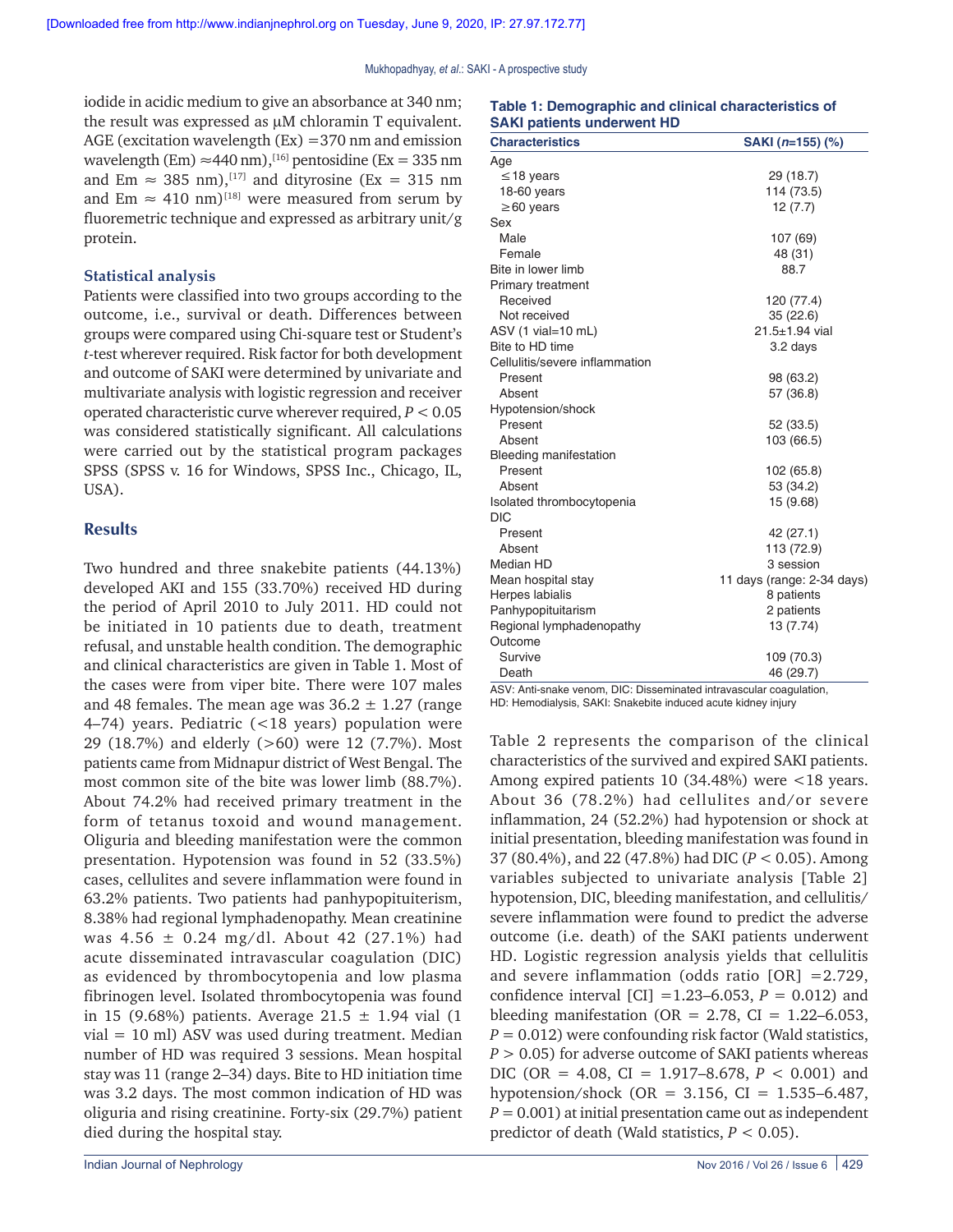All biochemical parameters studied for oxidative and CS were significantly altered in SAKI patients  $(n = 48)$  when compared with normal healthy subjects ( $n = 25$ ) indicating a state of oxidative and CS [Table 3]. Significantly elevated TOS ( $P = 0.002$ ) with decreased TAS ( $P = 0.048$ ) leads to net OS in the patients of SAKI, which was depicted by increased OSI values ( $P < 0.001$ ). MG, the marker of CS was found to be increased by 3.48 times when compared to the normal subject  $(P < 0.001)$ . Elevated TBARS levels  $(P < 0.001)$  depicts increased oxidative cellular damage in the SAKI patients. Both oxidative and CS leads to increased protein modification as

|          | Table 2: Univariate analysis of predictors of SAKI |  |  |
|----------|----------------------------------------------------|--|--|
| patients |                                                    |  |  |

| <b>Characteristics</b>         | <b>Survive</b><br>$(n=109)$ (%) | <b>Death</b><br>$(n=46)$ (%) | P         |
|--------------------------------|---------------------------------|------------------------------|-----------|
| Age (years)                    | 38.46±1.96                      | $32.34 \pm 4.56$             | <b>NS</b> |
| $\leq$ 18 years                | 19 (17.43)                      | 10 (21.74)                   | ΝS        |
| 18-60 years                    | 80 (73.39)                      | 34 (73.91)                   |           |
| $\geq 60$ years                | 10(9.17)                        | 2(4.35)                      |           |
| Sex                            |                                 |                              |           |
| Male                           | 76 (69.72)                      | 31 (67.39)                   | ΝS        |
| Female                         | 33 (30.28)                      | 15 (32.61)                   |           |
| Bite in lower limb             | 86.63                           | 90.9                         | ΝS        |
| Primary treatment              |                                 |                              |           |
| Received                       | 89 (81.65)                      | 31 (67.39)                   | <b>NS</b> |
| Not received                   | 20 (18.35)                      | 15(32.61)                    |           |
| ASV (vials) (1 vials=10 mL)    | 21.89±2.94                      | $21.15 \pm 1.38$             | <b>NS</b> |
| Bite to HD time (days)         | $3.56 \pm 0.3$                  | $3.48 \pm 0.22$              | ΝS        |
| Cellulitis/severe inflammation |                                 |                              |           |
| Present                        | 62 (56.88)                      | 36 (78.26)                   | 0.012     |
| Absent                         | 47 (43.12)                      | 10 (21.74)                   |           |
| Hypotension/shock              |                                 |                              |           |
| Present                        | 28 (25.69)                      | 24 (52.17)                   | 0.001     |
| Absent                         | 81 (74.31)                      | 22 (47.83)                   |           |
| Bleeding manifestation         |                                 |                              |           |
| Present                        | 65 (59.63)                      | 37 (80.43)                   | 0.013     |
| Absent                         | 44 (40.37)                      | 9(19.57)                     |           |
| <b>DIC</b>                     |                                 |                              |           |
| Present                        | 20 (18.35)                      | 22 (47.83)                   | < 0.001   |
| Absent                         | 89 (81.65)                      | 24 (52.17)                   |           |

NS: Nonsignificant, SAKI: Snakebite induced acute kidney injury, ASV: Antisnake venom, DIC: Disseminated intravascular coagulation, HD: Hemodialysis

**Table 3: Comparative status of biochemical parameters of the normal control and SAKI patients**

| <b>Biochemical parameters</b>                     | <b>Control</b><br>$(n=25)$ | <b>SAKI</b><br>$(n=48)$   | P       |
|---------------------------------------------------|----------------------------|---------------------------|---------|
| TOS (µM H <sub>2</sub> O <sub>2</sub> equivalent) | $1.93 + 0.061$             | $2.65 \pm 0.2$            | 0.002   |
| TAS (mM Trolox equivalent)                        |                            | 2.22±0.042 1.96±0.117     | 0.048   |
| OSI (Arbitrary unit)                              | $0.1 \pm 0.004$            | $0.172 \pm 0.019$ < 0.001 |         |
| AOPP (µM chloramine T equivalent)                 | $104+4.65$                 | $197+11.53$               | < 0.001 |
| MG (µM)                                           | $9.43 \pm .44$             | $32.80 \pm 1.88$ < 0.001  |         |
| TBARS (µM MDA equivalent)                         | $4.51 \pm 0.35$            | $12.52+0.67$              | < 0.001 |
| AGE (AU/mg protein)                               | $1.49 \pm 0.03$            | $2.3 \pm 0.18$            | < 0.001 |
| Pentosidine (AU/mg protein)                       | $2.03 \pm 0.04$            | $6.45 \pm 0.49$           | < 0.001 |
| Dityrosine (AU/mg protein)                        | $1.3 + 0.04$               | $3.41 \pm 0.14$           | < 0.001 |

TOS: Total oxidant status, TAS: Total antioxidant status, OSI: Oxidative stress index, AOPP: Advanced oxidation protein products, MG: Methylglyoxal, TBARS: Thiobarbituric acid reactive substances, AGE: Advanced glycation end products, SAKI: Snakebite-induced acute kidney injury

indicated by AOPP, AGE, pentosidine, and dityrosine levels  $(P < 0.001)$ . When the level of oxidative and CS markers and protein modifications were compared between the survived ( $n = 31$ ) and expired ( $n = 17$ ) only AOPP (248.64 ± 17.4 vs. 168.75 ± 12.56, *P* = 0.001) and MG (39.93  $\pm$  2.11 vs. 28.89  $\pm$  2.41,  $P = 0.004$ ) were found to be significantly elevated in expired patients than the survived. Area under the curve (AUC) for AOPP (AUC = 0.822, CI = 0.699–0.945, *P* < 0.001) and MG (AUC = 0.83, CI = 0.714–0.946, *P* < 0.001) were higher than the reference line [Figure 2].

#### **Discussion**

Snake bite is a common and frequently devastating environmental and occupational disease, especially in rural areas of tropical developing countries. In 2009, snakebite was recognized for the first time by the World Health Organization (WHO) as a neglected tropical disease<sup>[19]</sup> and considered more attention. WHO estimates that India has the highest number of deaths because of snakebites in the world with 80,000 envenomation per year and a case fatality rate of 1.7% to 20%.<sup>[20,21]</sup>

Data regarding the actual number of SAKI and requiring HD and their complications are inadequate in our country.[22] Most patients in the rural areas do not report to hospitals, and a majority of the victims are treated by unqualified healers. Data from private hospitals are not always available.<sup>[23]</sup> Among SAKI one study<sup>[22]</sup> showed 43.5% required HD. In our tertiary center, 155 SAKI patients were received HD from April 2010 to July 2011. The peak incidence of the bite was from July to September around rainy season. About 77.4% patients received some kind of primary treatment before admission here. An average ASV was needed  $21.5 \pm 1.94$  vial and bite



**Figure 2: Receiver operating characteristic curve for advanced oxidation protein product and methylglyoxal in snakebite-induced acute kidney injury patients**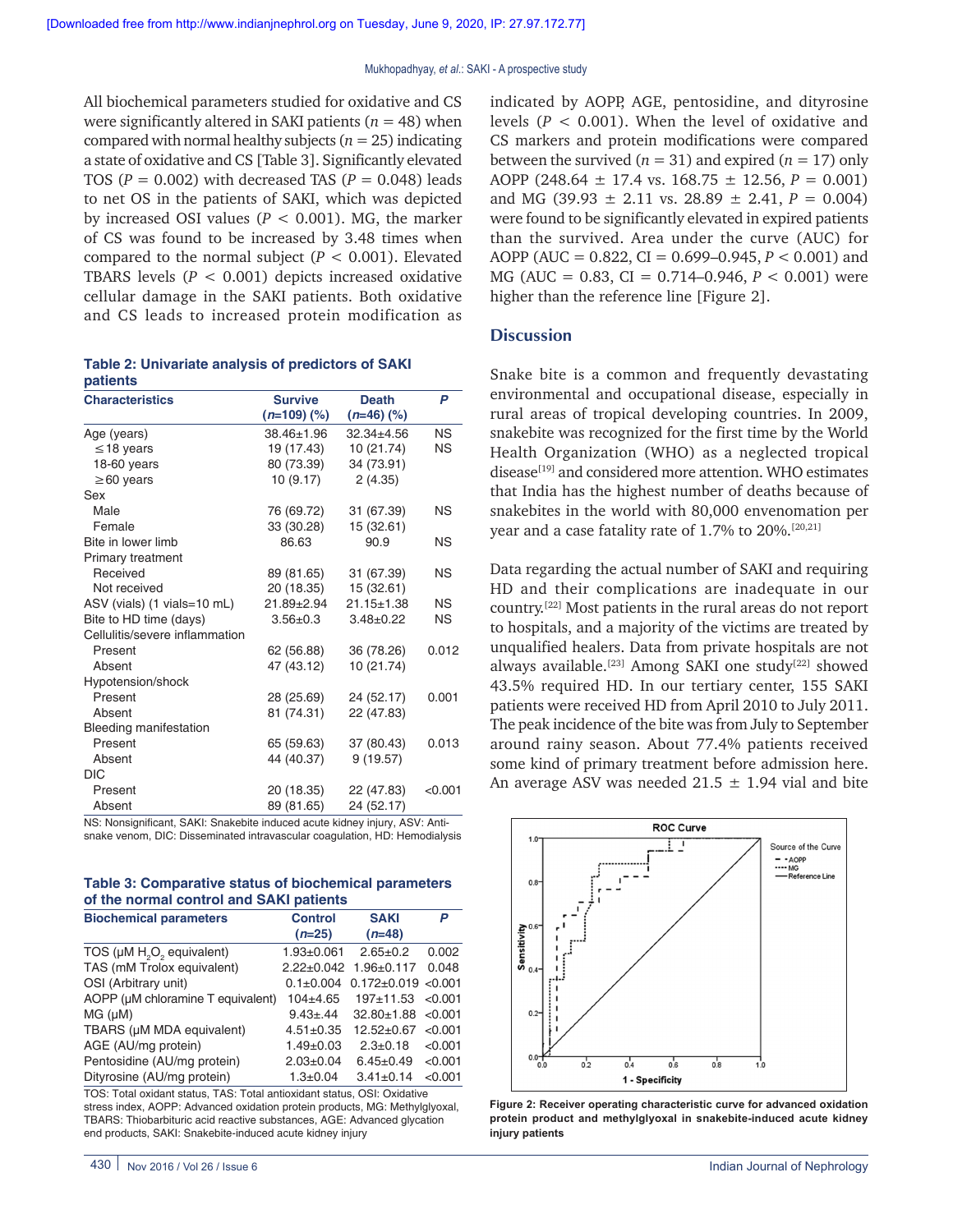to HD time was 3.2 days. ASV requirement was close to national standard (max 25 vial)<sup>[24]</sup> and also similar study from Northern India.[25]

Oligoanuria and bleeding manifestation were the most common clinical manifestation. Besides this hypotensive shock, cellulitis or feature of severe inflammation and regional lymphadenopathy also observed. Among unusual presentation about eight patients had herpes labialis and two patients had panhypopituiterism. Herpes labialis in SAKI patients was attributed to a possible immunologically altered state in those patients.<sup>[26]</sup> Between the two cases of hypopituitarism one case presented during the hospital stay and another case was diagnosed on a subsequent visit with deficiencies of gonadal, steroid, and thyroid axes. They showed marked improvement after replacement of anterior pituitary hormones. The probable mechanism was thought to deposition of fibrin microthrombi and hemorrhage in the pituitary gland resulting from the action of venom procoagulant enzymes and hemorrhagin.[27,28]

Forty-six patients (29.7%) died during follow-up. Of them 21.7% below 18 years of age. Athappan *et al*. [22] showed mortality of 31.9% in their series of the SAKI patient. About 16% death rates when acute tubular necrosis but increased to as high as 80% when cortical necrosis occurs as a result of the toxin.[29]

We have evaluated the predictors of death [Table 2]. Though children were more vulnerable to death in some studies,<sup>[30]</sup> in our series age and sex were not an independent predictors.[31] Patients who were received primary treatment in the form of the wound dressing, administration of injection of tetanus toxoid, initial fluid management, and the early arrival at the primary care hospital had a better outcome  $(P = 0.05)$ .<sup>[30]</sup> There was no correlation between the highest creatinine values and survival. The presence of cellulitis and bleeding manifestation though came out as significant adverse predictor<sup>[32]</sup> in univariate analysis [Table 2] but become confounding at multivariate level. Hypotensive shock (OR = 5.6, CI =  $1.18-5.99$ ,  $P = 0.018$ ) and DIC (OR = 5.9, CI = 1.23–7.38,  $P = 0.015$ ) were came out as independent significant predictor of death. Renal biopsies were carried out in three cases, 2 showed feature of acute tubular necrosis and one had patchy cortical necrosis.

The pathogenesis of renal lesions is multifactorial and has been attributed to the nephrotoxicity of venom, hypotension, circulatory collapse, and intravascular hemolysis with hemoglobinuria, myoglobulinuria, DIC, hemolytic uremic syndrome, sepsis, and other factors such as hypersensitivity to venomous or antivenomous protein. Pathological investigations of human fatal cases revealed renal cortical necrosis, distal nephron nephrosis, thrombotic microangiopathy, and acute tubular necrosis.[33]

Whatever the predisposing factor or ultimate renal lesion, it is the interplay of chemical, and immune mediators produce in different pathway responsible for kidney injury. Oxidative and carbonyl stress marker are well known in the pathogenesis of kidney injury.[7] We have measured some oxidative and CS marker in SAKI patient received HD and tried to correlate with an adverse outcome like death. Though all markers were increased, AOPP and MG level were increased sharply before initiating HD and gradually decreased after dialysis or subsequent recovery. Elevated AOPP and MG came out as a strong independent predictor of death. AUC of receiver operated curve for AOPP (AUC =  $0.822$ , CI =  $0.699 - 0.945$ ,  $P < 0.001$ ) and MG (AUC = 0.83, CI = 0.714–0.946, *P* < 0.001) were significantly higher than the reference line ( $AUC = 0.5$ ) indicate their predictive power for the adverse outcome [Figure 2].

The most important finding in our study was that oxidative product, AOPP and carbonyl compounds, and MG were increased rapidly in SAKI patients with a low TAS and glutathione (GSH) concentration along with very high TBARS their serum just within 2–3 days after snakebite in comparison to normal people.<sup>[7]</sup> It may be suggested that snake venom induces inflammation, shock, which may trigger the immune response leading to a various reaction of neutrophils and macrophages producing ROS that increase the OS. It is known that snake venom of *Vipera* sp. contains many proteases and lipases,[34] which help in the breakdown of red blood cell (RBC) membranes and cause hemolysis. As a result of protein and lipid breakdown, the threonine, fatty acids, malondialdehyde like compounds (by the breakdown of arachidonic acid of RBC membrane), and carbonyl derivatives are produced rapidly which may be the precursor of MG synthesis<sup>[35,36]</sup> and the another source of MG accumulation in SAKI. Though the AGE study has not been done in snakebite cases, still the increase of MG may indicate the insufficient renal clearance and increased pathogenesis. Further studies are required to better understand whether the decrease of thiol concentration in SAKI derives only from OS or from other nonoxidative pathway, and the rapid accumulation of MG occurs due to depleted GSH mediated detoxification only or snake venom-induced altered metabolic pathway is linked to it.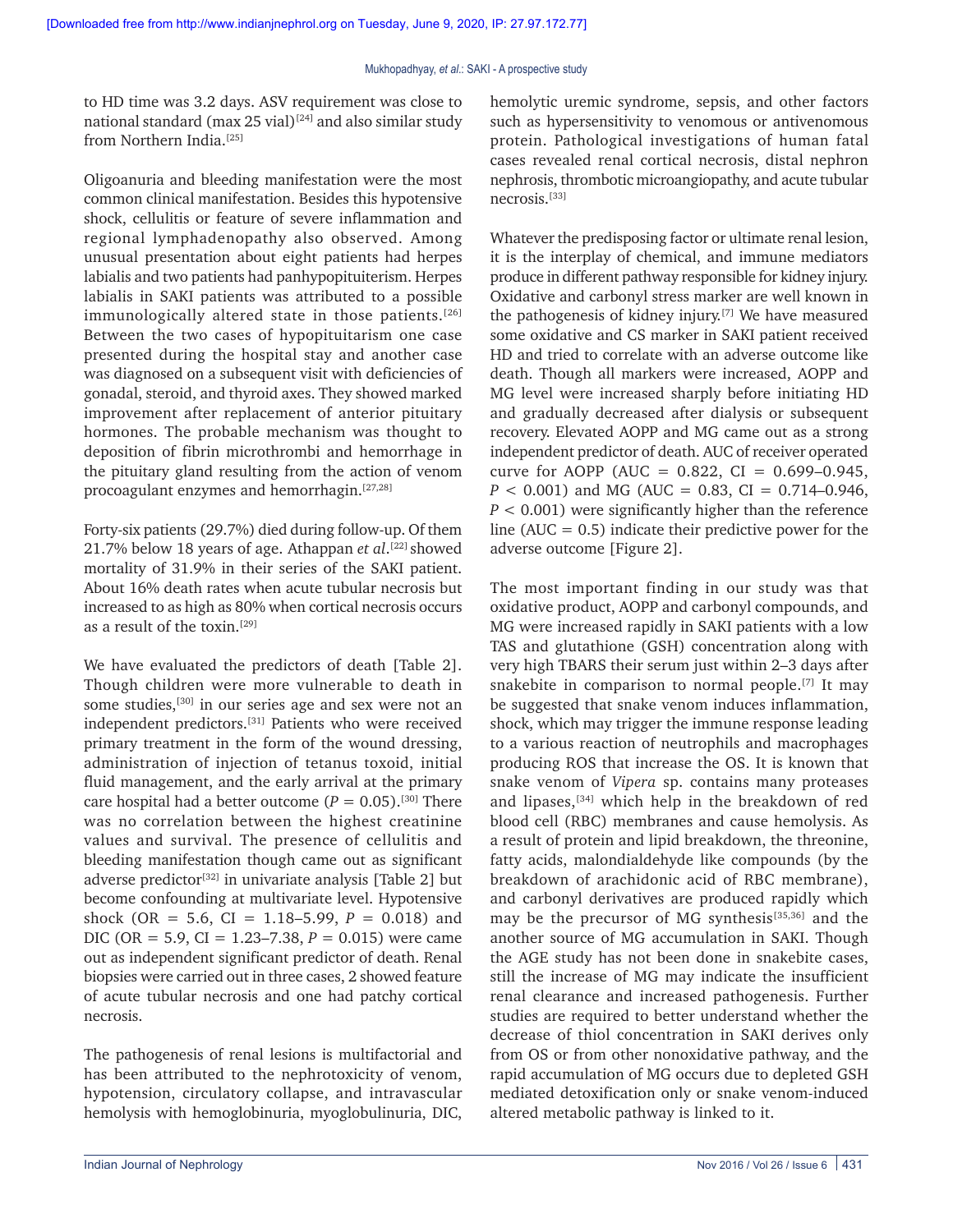Mukhopadhyay, *et al*.: SAKI ‑ A prospective study

#### **Limitations of the study**

Our study had some limitations. First, it was a single center study with a limited population. An adequate renal biopsy was not done to confirm the pathogenesis. Follow-up was also of short duration. Details coagulation study was not done in all patients. We were included only severe form of renal failure received dialysis. The pattern of elevation of different stress marker in AKI not requiring HD and snakebite without AKI not studied.

Second, in this study, we have compared dialysis-requiring AKI with controls only, which is not sufficient to generate a clear picture of its effect on the study outcome parameters. Further adequately powered and controlled research studying AKI not requiring dialysis and snakebite without AKI will provide more data on the link of OS with increased mortality in this clinical scenario.

## **Conclusion**

Snake bite is a life-threatening condition with high mortality. Early intervention and aggressive treatment is needed for a favorable outcome. Oxidative and CS may play a crucial role in the pathogenesis of SAKI and MG, and AOPP may be used as a functional biomarker of renal clearance. Glutathione precursor, carbonyl compound quencher, and antioxidant drugs may be used in future to reduce the renal risk.

## **Financial support and sponsorship**

West Bengal State Department of Science and Technology, Kolkata, West Bengal, India (Grant numbers: 647[Sanc.]/ ST/P/S and T/9G-7/2009 Dated 29.01.2010 and 368[Sanc.]/ST/P/S and T/9G-7/2009 Dated 16.09.2011).

#### **Conflicts of interest**

There are no conflicts of interest.

## **References**

- 1. Chugh KS. Snake-bite-induced acute renal failure in India. Kidney Int 1989;35:891‑907.
- 2. Chugh KS, Pal Y, Chakravarty RN, Datta BN, Mehta R, Sakhuja V, *et al.* Acute renal failure following poisonous snakebite. Am J Kidney Dis 1984;4:30‑8.
- 3. Jha V, Chugh KS. Community-acquired acute kidney injury in Asia. Semin Nephrol 2008;28:330‑47.
- 4. Pinho FM, Yu L, Burdmann EA. Snakebite-induced acute kidney injury in Latin America. Semin Nephrol 2008;28:354‑62.
- 5. Kanjanabuch T, Sitprija V. Snakebite nephrotoxicity in Asia. Semin Nephrol 2008;28:363‑72.
- 6. Burdmann EA, Jha V, Sitprija V. Acute kidney injury in the tropics. Comprehensive Clinical Nephrology. 4<sup>th</sup> ed., Ch. 67. St. Louis, Missouri: Saunders Elsevier; 2011. p. 813‑20.
- 7. Mukhopadhyay S, Ghosh A, Kar M. Methylglyoxal increase in uremia with special reference to snakebite‑mediated acute renal failure. Clin Chim Acta 2008;391:13‑7.
- 8. Miyata T, van Ypersele de Strihou C, Kurokawa K, Baynes JW. Alterations in nonenzymatic biochemistry in uremia: Origin and significance of "carbonyl stress" in long-term uremic complications. Kidney Int 1999;55:389‑99.
- 9. Bellomo R, Ronco C, Kellum JA, Mehta RL, Palevsky P; Acute Dialysis Quality Initiative Workgroup. Acute renal failure – Definition, outcome measures, animal models, fluid therapy and information technology needs: The Second International Consensus Conference of the Acute Dialysis Quality Initiative (ADQI) Group. Crit Care 2004;8:R204‑12.
- 10. Re R, Pellegrini N, Proteggente A, Pannala A, Yang M, Rice‑Evans C. Antioxidant activity applying an improved ABTS radical cation decolorization assay. Free Radic Biol Med 1999;26:1231‑7.
- 11. Erel O. A new automated colorimetric method for measuring total oxidant status. Clin Biochem 2005;38:1103‑11.
- 12. Harma M, Harma M, Erel O. Oxidative stress in women with preeclampsia. Am J Obstet Gynecol 2005;192:656‑7.
- 13. Ghosh M, Talukdar D, Ghosh S, Bhattacharyya N, Ray M, Ray S. *In vivo* assessment of toxicity and pharmacokinetics of methylglyoxal. Augmentation of the curative effect of methylglyoxal on cancer‑bearing mice by ascorbic acid and creatine. Toxicol Appl Pharmacol 2006;212:45‑58.
- 14. Buege JA, Aust SD. Microsomal lipid peroxidation. Methods Enzymol 1978;52:302‑10.
- 15. Witko‑Sarsat V, Friedlander M, Capeillère‑Blandin C, Nguyen‑Khoa T, Nguyen AT, Zingraff J, *et al.* Advanced oxidation protein products as a novel marker of oxidative stress in uremia. Kidney Int 1996;49:1304‑13.
- 16. Münch G, Keis R, Wessels A, Riederer P, Bahner U, Heidland A, *et al.* Determination of advanced glycation end products in serum by fluorescence spectroscopy and competitive ELISA. Eur J Clin Chem Clin Biochem 1997;35:669‑77.
- 17. Meng J, Sakata N, Takebayashi S. Increased glycoxidation and lipoperoxidation in the collagen of the myocardium in hemodialysis patients. Cardiovasc Res 2000;47:306‑13.
- 18. Giulivi C, Davies KJ. Dityrosine and tyrosine oxidation products are endogenous markers for the selective proteolysis of oxidatively modified red blood cell hemoglobin by (the 19 S) proteasome. J Biol Chem 1993;268:8752‑9.
- 19. WHO. Snakebite. Available from: http://www.who.int/neglected\_ diseases/diseases/snakebites/en/index.html. [Last accessed on 2015 Feb 10].
- 20. Chippaux JP. Snake-bites: Appraisal of the global situation. Bull World Health Organ 1998;76:515‑24.
- 21. Kasturiratne A, Wickremasinghe AR, de Silva N, Gunawardena NK, Pathmeswaran A, Premaratna R, *et al.* The global burden of snakebite: A literature analysis and modelling based on regional estimates of envenoming and deaths. PLoS Med 2008;5:e218.
- 22. Athappan G, Balaji MV, Navaneethan U, Thirumalikolundusubramanian P. Acute renal failure in snake envenomation: A large prospective study. Saudi J Kidney Dis Transpl 2008;19:404‑10.
- 23. Visweswaran RK, George J. Snake bite induced acute renal failure. Indian J Nephrol 1999;9:156‑9.
- 24. Indian National Snakebite Protocol. Proceedings of the Indian National Snakebite Protocol Consultation Meeting, New Delhi, India; August 2, 2007.
- 25. Sharma N, Chauhan S, Faruqi S, Bhat P, Varma S. Snake envenomation in a north Indian hospital. Emerg Med J 2005;22:118‑20.
- 26. Waikhom R, Sapam R, Patil K, Jadhav JP, Sircar D, Roychowdhury A, *et al.* Herpes labialis in patients with Russell's viper bite and acute kidney injury: A single center experience. Am J Trop Med Hyg 2011;84:1016‑20.
- 27. Antonypillai CN, Wass JA, Warrell DA, Rajaratnam HN. Hypopituitarism following envenoming by Russell's vipers (*Daboia*